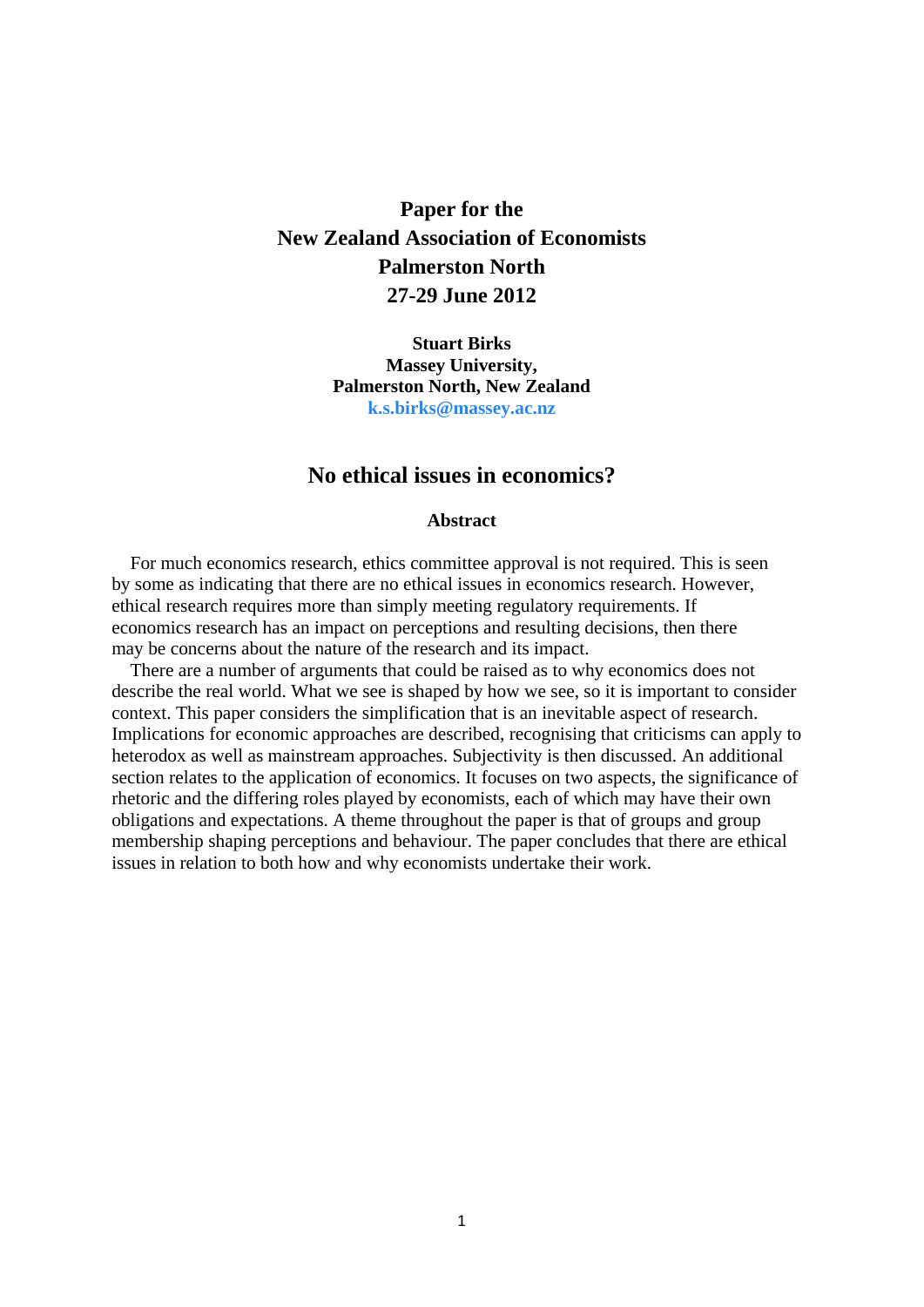University human ethics committee requirements generally relate to research that directly involves human subjects. For example, approval is commonly required for interviews, surveys and experiments. Many economists, on the other hand, undertake research that is either theoretical modelling or quantitative analysis using existing data. Consequently we have come somewhat late to the experience of externally imposed ethical criteria. The implicit presumption has been that there are no ethical concerns if one applies economic reasoning and analysis according to the accepted conventions of the discipline.

This paper attempts a broader view. Might our perspectives or our methods be questionable? Should we be concerned about the influence that economics may have? Looking back, there are indications of disquiet by economists in some quarters, and certainly developments outside economics (and often among critics of economics) suggest grounds for concern.

Three broad concerns are incompleteness, subjectivity, and rhetoric and roles. One particular concern is a tendency, in heterodox as well as mainstream economics, to present simplified structures as if the findings apply directly as accurate representations of phenomena in the real world. In particular, analyses are incomplete, describing alternative structures rather than the real world. What we see is shaped by how we see, so it is important to consider context. The concept of framing, while widely recognised outside economics, gets only oblique recognition in economics. Its significance in introducing subjectivity and undermining "positive" analysis is often overlooked. The ways in which we choose to look at things are influenced by the environment and the views and actions of those around us. Economists do not work in isolation. We are judged by our peers and we function in the wider society, playing our part as economists in academic, political, legal and other social and institutional activities. The nature of these activities and methods of effectively working in them also shape what we do and what is expected of us. This may mean that there is no single set of ethical principles that would apply to all economists under all circumstances. The three concerns are discussed in the following sections.

### **1. Incompleteness**

Inevitably, theoretical approaches involve simplifications. This raises an ethical issue. Should a simplified representation be presented as a description of reality, or should the findings be qualified. Keynes made this point:

"[I]n ordinary discourse, where we are not blindly manipulating but know all the time what we are doing and what the words mean, we can keep 'at the back of our heads' the necessary reserves and qualifications and the adjustments which we shall have to make later on." (Keynes, 1973, pp. 297-298)

Without these added reserves, qualifications and adjustments, we are overstating the explanatory power of our findings. A similar point is made in literature on framing, which recognises that an explanation involves subjecting information to a process of "selection, emphasis, exclusion, and elaboration" (Weaver, 2007, p. 143). This theme is also developed in writings on postmodernism:

"We are no longer confident that we can build intellectual structures upward from firm epistemological and ontological foundations. We suspect...that, while there may well be somewhere a "world" underlying all our disparate versions of it, that world is finally inaccessible, and all we have are the versions" (McHale, 1992, pp. 4-5)

McHale's audience may lack that confidence, and Lawson (1997, 2003, 2004) is aware of the problem in economics but is searching for a solution. However such reservations are not so common in the utterances of economists. McHale has a point. Our simplified structures are shaped by, among other things, the definitions of concepts, the choice of information and our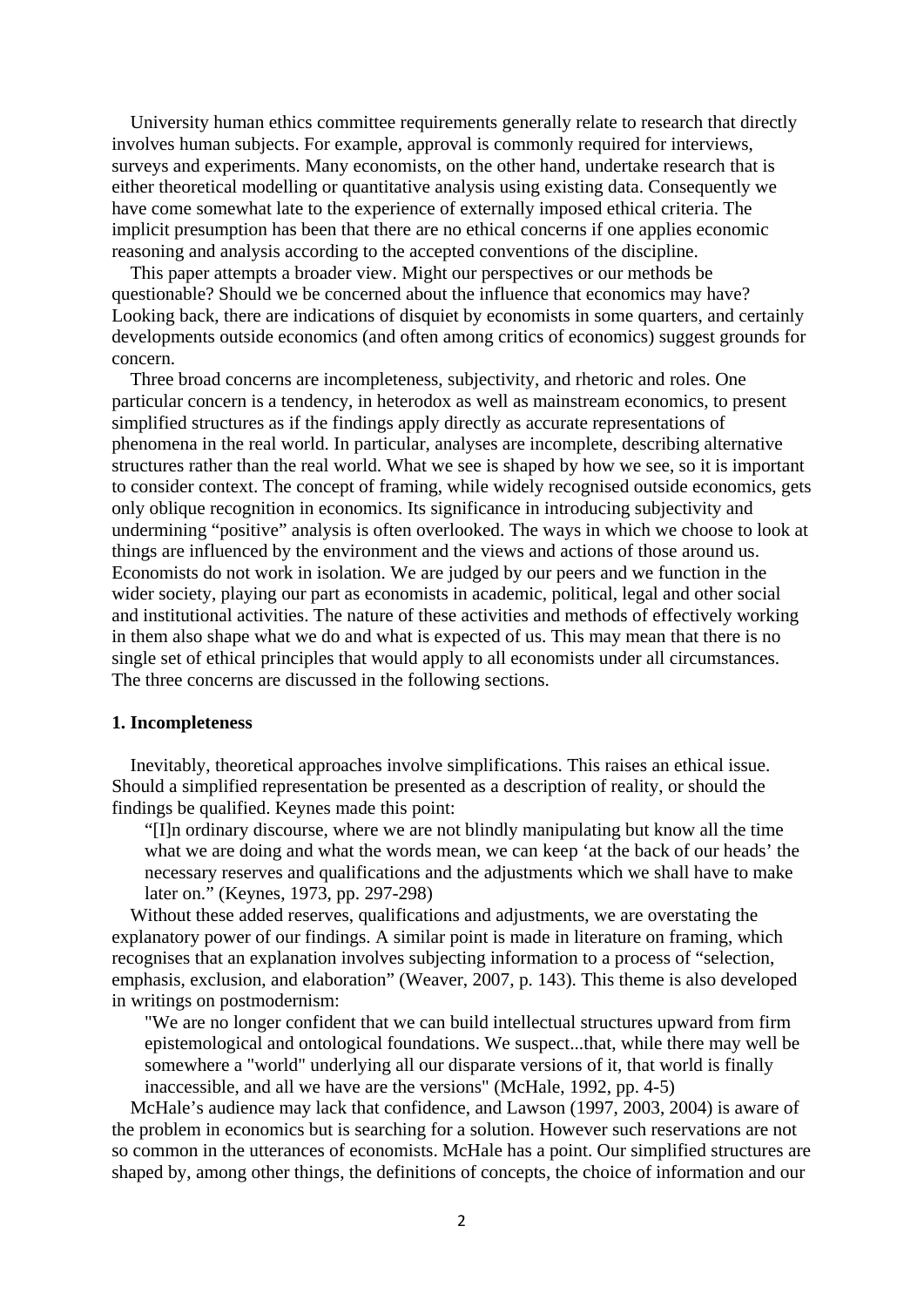interpretation of that information, and there are many structures that could be chosen. As Goodman presents this:

"Frames of reference...seem to belong less to what is described than to systems of description...If I ask about the world, you can offer to tell me how it is under one or more frames of reference; but if I insist that you tell me how it is apart from all frames, what can you say? We are confined to ways of describing whatever is described. Our universe, so to speak, consists of these ways rather than of a world or of worlds." (Goodman, 1978, pp. 2-3)

A similar point is made by others, such as, in discussing science, "...ordinary, everyday observation is in fact theory-laden" (Gillies, 1993, p. 146), and philosophy of language, "In all aspects of life...we define our reality in terms of metaphors" (Lakoff & Johnson, 2003, p. 158).

### *1.1 An example: Economics and politics*

The problem can be illustrated with economic theory which views the economy as being distinct from politics or government. As has been argued, this is unrealistic. The two coexist, and cannot be viewed in isolation. To quote Dixit and Johnson:

"…the traditional dichotomy of markets versus governments, and the question of which system performs better, largely lose their relevance. Markets and governments are both facts of economic life, and they interact in complex ways. We cannot find feasible improvements by wishing away one of the components." (Dixit, 1996, p. xv)

"[W]e must acknowledge the intimate, inseparable relationship between politics and economics." (Johnson, 2012)

Nevertheless, the relationship is overlooked in many theoretical representations. Consequently, the theory is of limited relevance for the real world, although this is not widely acknowledged:

"The market of the theory is there, but so are the national institutions of the practice. A contamination has taken place between two realms in the suspended world of metaphysics. This directly and materially challenges neither of the two actors. The theory can continue pretending to be abstract, and the practical deals among the nations go on as if nothing were the matter." (Micocci, 2009, p. 168)

In one attempt to incorporate political factors in an economics text, the authors, "stress the effect of trade on income distribution as the key political factor behind restrictions on free trade...[making it clear] why the prescriptions of the standard welfare analysis of trade policy seldom prevail in practice" (Krugman, Obstfeld, & Melitz, 2012, p. xxv).

Can either economics or politics give adequate service to their subject matter if they each disregard the other?

## *1.2 Limitations in mainstream economics*

All theories emphasise certain aspects and exclude others. These limitations should be acknowledged. Critics of mainstream economics have pointed out many of the limitations to that body of knowledge. We should be equally aware that alternative approaches will have their own limitations. This is an inherent characteristic of the process of theorising, rather than a fault of a particular approach.

One line of reasoning, by Lawson, focuses on the limitations of the mathematics used in mainstream economics, using concepts of "atomism" and "closed systems". He is critical of what he terms the "dominant mainstream tradition" which insists "that economics necessarily relies on techniques of mathematical modelling" (Lawson, 2003, p. xvii). He distinguishes between the relationships required for the use of this technique and those which might be observed in the real world. To use his words, "...any presumption of the universal relevance of mathematical-modelling methods in economics ultimately presupposes a ubiquity of (strict) event regularities." And further, "...the dependency of mathematical-deductivist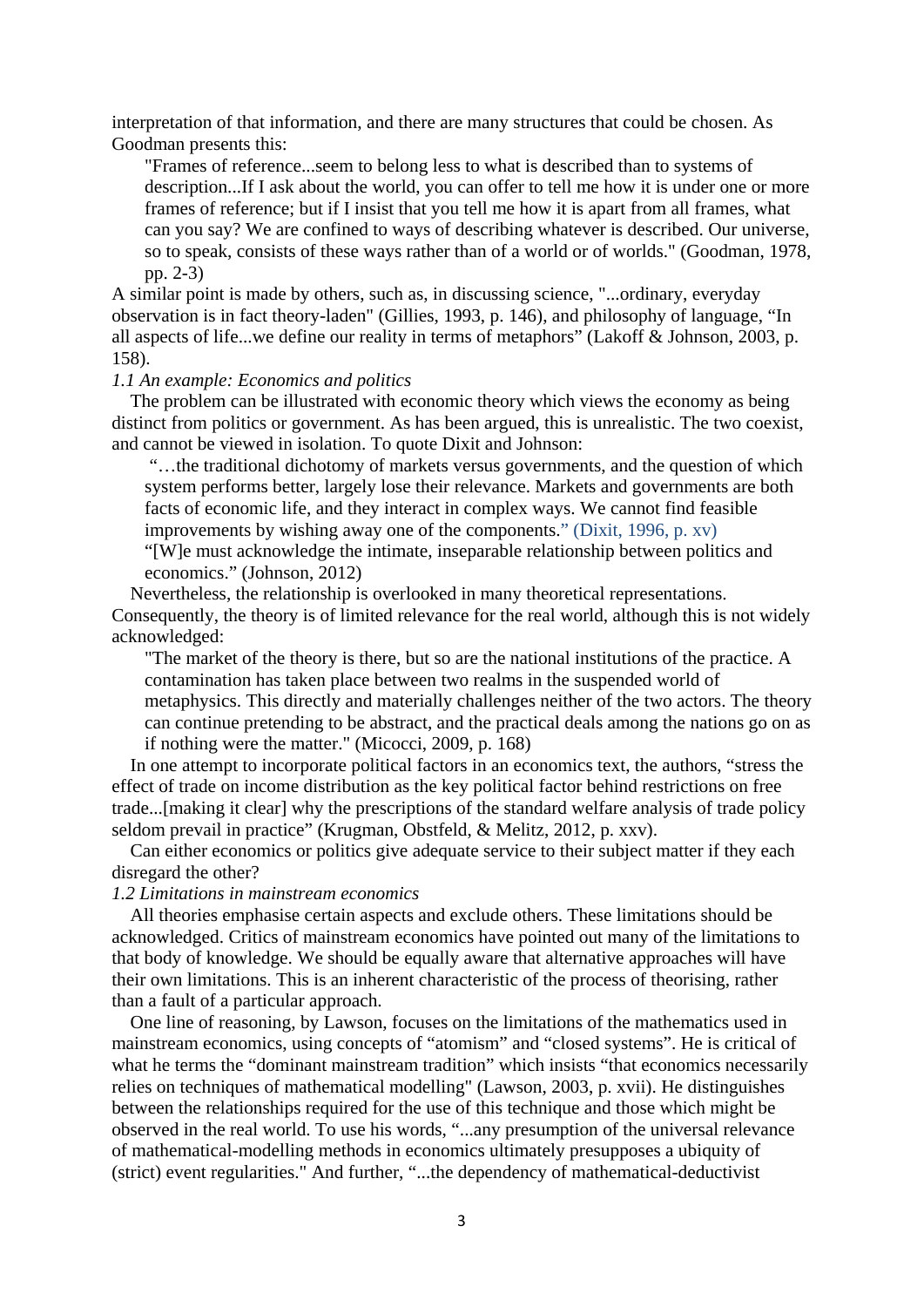methods on closed systems in turn more or less necessitates, and certainly encourages, formulations couched in terms of (i) isolated (ii) atoms" (Lawson, 2003, p. 13). By atoms he means "items which exercise their own separate, independent and invariable (and so predictable) effects (relative to, or as a function of, initial conditions)" (Lawson, 2003, p. 14)

Lawson defines a "closed system" as one in which "an event regularity exists", a requirement for predictability. Hence his closed atomistic systems give full explanation of the behaviour of units that are independent and predictable. He then questions the value of applying these tools of analysis (or frames) to real world issues. He argues that the real world is comprised of open and highly inter-related social systems, as are the economic phenomena that we observe. Consequently the methods used in mainstream economics are of limited value. At the very least, we cannot rely solely on mathematical formulations to analyse economic phenomena.

There is an inevitable focus in static analysis on equilibria and optima. Where the focus is on equilibria, there is a requirement (an unspoken assumption) that these are points of interest. This requires stability and rapid adjustment when out of equilibrium. The approach cannot handle dynamic aspects such as adjustment, process and time. One recent initiative to address this is the Non-Equilibrium Social Science group (NESS,<http://www.nessnet.eu/>).

There is a heavy focus on marginalism, but this requires infinite divisibility and the ability to substitute between factors and between goods. It is a poor representation in the face of, for example, lumpiness, limited substitutability, or fixed factor proportions and a limited number of production technologies. Similarly, marginalism may not be a useful representation of real world behaviour when, for example, a large proportion of the retail price of goods is based on percentage mark-ups in the distribution sector. Moreover, market structures may be determined less by the number of producers and consumers, and more by the nature of distribution and the number and type of players in the sector.

As has been suggested above, many sources suggest that the variables chosen, their definitions and associated data, play an important role in shaping the perspectives that are taken and hence the questions posed and the answers found. A notable example is GDP, the emphasis on which has received much criticism. More broadly, criticisms have been raised on many other aspects of mainstream economics, including the focus on market activity, market prices as measures of value, discount rates for comparing values over time, the use of static optimality criteria, the assumption of exogenous preferences and the concept of individuals acting independently.

All these points have been raised as criticisms of mainstream economics, but this does not mean that alternative bodies of theory are necessarily better. Rather, it should be taken as an illustration of the limitations that are necessary in any theoretical approach. The limitations may differ, but they will always exist. On the ethical level, a failure to recognise these limitations (in this or any other approach) would mean that we are misrepresenting and overstating the value of our results and recommendations.

## *1.3 Analogy - not the real world*

There is one perspective on theory that might avoid an inflated impression of our degree of understanding. That is to base our understanding on the position that theories are analogies, not direct representations of the real world. Unlike the perspective of paradigms (Kuhn, 1970), which could be thought of as a way of seeing reality, the term "analogy" stresses that the theoretical representation is distinct from the phenomenon in real world, although it is hoped that the representation may provide insights that are of value. Any claim that theoretical findings are facts on which real world decisions can be based directly is rhetoric, unsupported by logic. The ethics is questionable, and the existence of other, relevant determinants is one reason why some such as Lawson (2003) have challenged the ontological validity of theories which assume "closed" systems. A similar point has been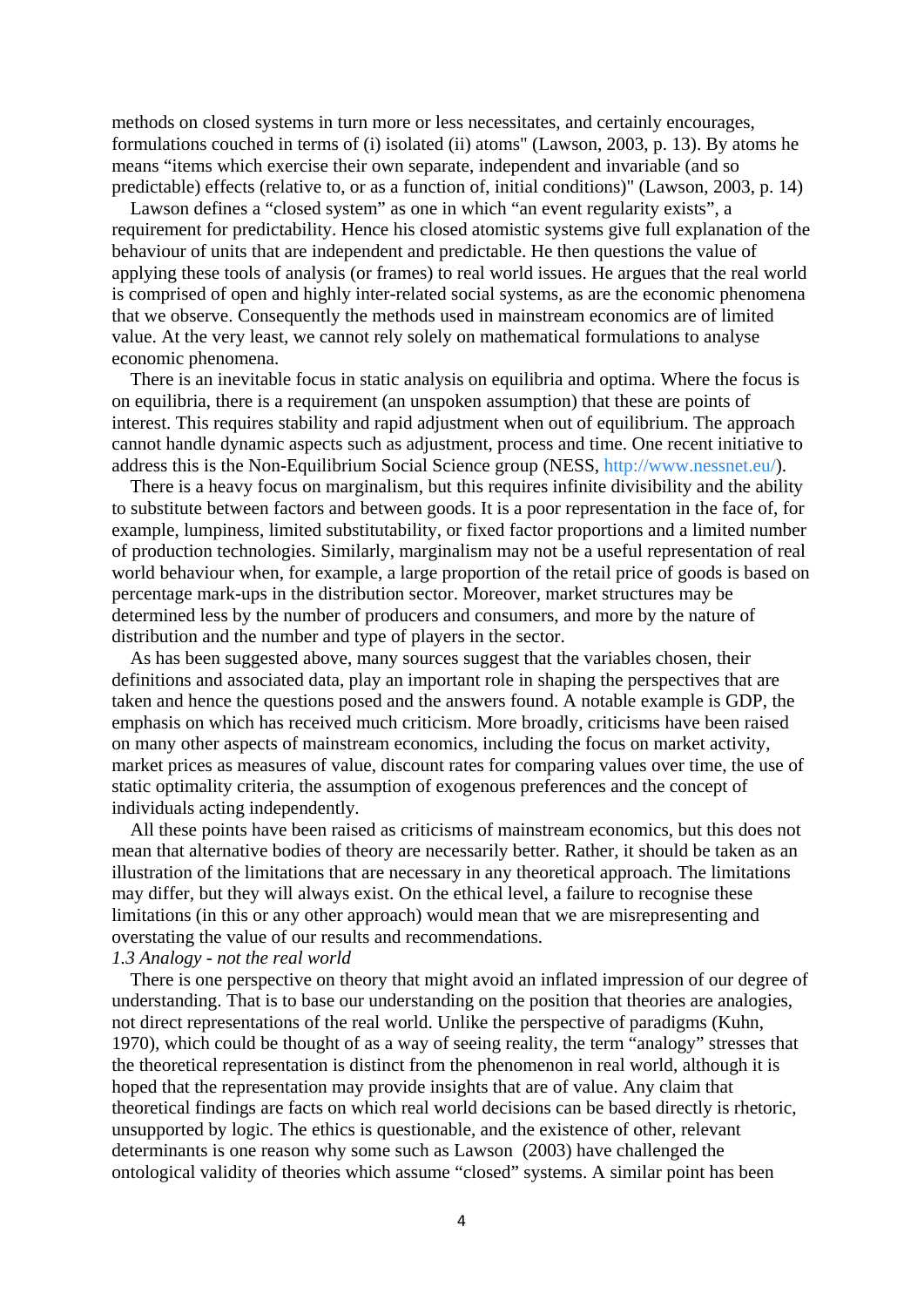made for the natural sciences, "Natural scientists work constructing highly abstract, imaginary worlds and narrate conjectural stories of how the earth or the whole universe developed" (Ingrao, 2009, p. 31). Regularity is perhaps more likely there than in systems where outcomes are influenced by the decisions of many human participants, as are the objects of economic investigation. Maybe then, as economists, we should consider ourselves to be telling stories based on abstract, imaginary worlds.

## **2. Subjectivity**

Milton Friedman (1953) described a positive normative distinction that has been highly influential on economic thinking. However, positivism has been strongly challenged both outside economics and from within (Mäki, 2009; Mosini, 2011). The concept of framing has been instrumental in this regard, emphasising the subjectivity of what and how we see. Framing involves decisions, including the choice of variables and relationships to be included. These decisions are important. As Minsky (2008, p. 109) writes:

"In all disciplines theory plays a double role: it is both a lens and a blinder. As a lens, it focuses the mind upon specified problems, enabling conditional statements be made about causal relations for a well-defined but limited set of phenomena. But as a blinder, theory narrows the field of vision."

Economics has been likened to religion. There was a debate on whether basic assumptions are testable, or a matter of "faith" as described by Joan Robinson (1970), and also critically stated by Sumner Rosen:

"Long ago economists opted for a separation of their studies from fundamentals. In so doing they adopted a prevailing American view that the fundamentals are not in question. The older fashion of joining economic and political concerns into political economy passed from the scene." (Rosen, 1972, p. 417)

The theme was developed further by Nelson (2001), with additional speculation in the foreword to Nelson's book, where Max Stackhouse summarised Nelson's suggestion that crusading zeal might have influenced the framing of economics:

"[T]he profound religious tradition that shaped Western culture framed, inevitably, the intellectual contours of economics...[and] unacknowledged religious assumptions pervade the commitments of currently distinguished and influential figures." (Nelson, 2001, pp. x-xi)

There is another assumption in mainstream microeconomic economic theory which is not often explicitly stated. The theory is assumed to describe both how people actually behave and how, as rational individuals, they should behave, with the added understanding that this is desirable behaviour for the real world. It is by no means clear that all these assumptions are justified.

#### **3. Rhetoric and roles**

Max Stackhouse, in the Foreword to Nelson (2001) describes the view that theoretical and academic debate is a power play between groups competing for dominance. Similar points can be found elsewhere (Birkland, 2011; Cobb & Ross, 1997; Considine, 2005). Stackhouse contends that this may not be universally believed. However, those educated to this view may well see the power play as determining the "rules of the game", and it may at least describe attitudes in the policy sphere. If so, agenda setting and denial, rhetorical stratagems, and other practices may be considered acceptable, although ethically questionable in an alternative context of logical debate and search for "truth".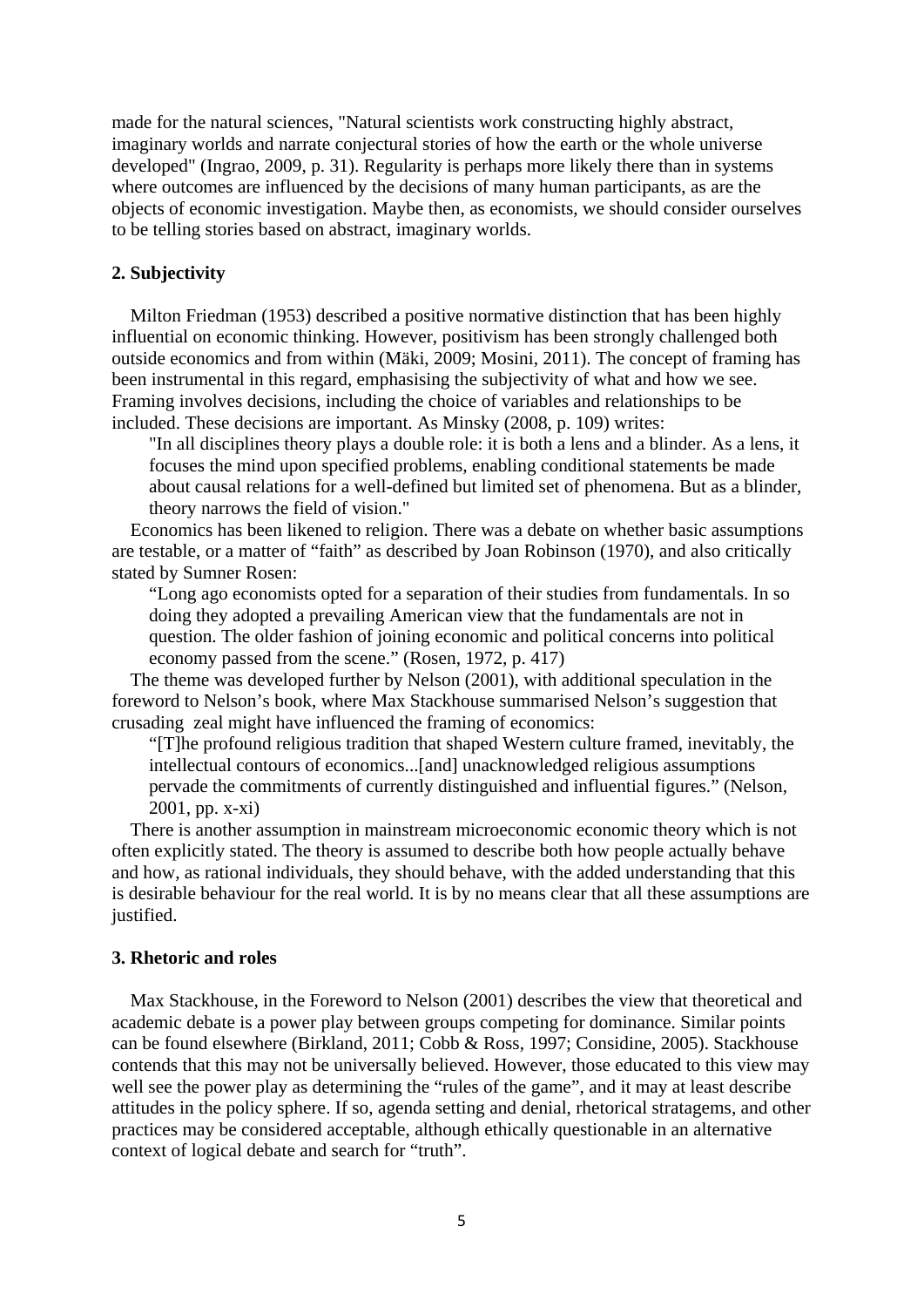A rhetorical dimension to economics has been highlighted by McCloskey (1998), not necessarily in terms of persuasion, but at least in relation to the promotion of unsupported positions. Institutional incentives which result in support for a "conventional wisdom" in economics are described in Galbraith (1999, Chapter 2). The difficulty of going against the accepted position is described by Chomsky (Achbar & Wintonick, 1992). He points out that statements representing the norm can be made and not challenged. In contrast, those presenting alternatives will be required to provide extensive evidential support, the opportunity for which is not always offered. A similar point was made in relation to dominant "ideological-discursive formations", or ways of framing debate that are favourable to a particular perspective (Fairclough, 1995). To put it simply, the dominant view is seen as knowledge, whereas alternatives are viewed as bias and ideology. This is perhaps understandable in the context of Hardin's "street-level epistemology", whereby people take their knowledge from others without much individual critical assessment (Hardin, 2002). Also Bertrand Russell, in his essay, "On being open-minded", wrote of the relative ease with which one can appear intelligent by presenting the accepted position (Russell, 1950, pp. 65-70). An illustration of the strategies that might be encountered in public debate on policy issues can be found in Cook and Lewandowsky (2011).

The issue of ethics is further clouded by the diverse roles played by economists. Galbraith contends that people in key roles owe their position to a past willingness to expound, and are under an obligation to perpetuate, the "conventional wisdom":

"The high public official is expected, as is indeed to some extent required, to expound the conventional wisdom. His, in many respects, is the purest case. Before assuming office, he ordinarily commands little attention. But on taking up his position, he is immediately assumed to be gifted with deep insights. He does not, except in the rarest instances, write his own speeches or articles; and these are planned, drafted and scrupulously examined to ensure their acceptability. The application of any other test, e.g., their effectiveness as a simple description of the economic or political reality, would be regarded as eccentric in the extreme." (Galbraith, 1999, p. 10)

Galbraith also describes how apparently vigorous debate can be narrowly focused and simply reinforce the acceptability of the familiar, even in academic circles. Further grounds for such phenomena can be imagined as a consequence of group membership and group behaviour (Birks, 2011).

There may be alternative representations of the familiar, however, some being more favourable to certain positions than others while still operating within the same general construct. In the legal sphere, lawyers are expected to advocate for their clients, presenting the most favourable case and using a range of techniques to undermine the opposing position. Rather than being considered unethical, success in such action is seen as a sign of a "good lawyer" (but note Dodson and Fogg in Pickwick Papers, Dickens, 1986)). Similarly, some economists may be expected to advocate for their clients or employers. This is particularly apparent in adversarial systems. Consider those working for political parties, unions, or employer or producer organisations, for financial institutions, lobby groups, or news media reliant on advertising revenue.

Advocacy research has been defined as "studies that seek to measure social problems, heighten public awareness of them, and recommend possible solutions" (Gilbert, 1997, p. 101). Gilbert acknowledges that advocacy research can be ethically done, but notes that researchers have been known to make exaggerated claims to support their chosen causes.

There is no simple answer to this matter. Consider the position of policy analysts in the public sector. They are advising politicians. If they consider only the policy options which may be acceptable to the current government, it could be argued that they are not giving impartial advice. If they consider a wide range of options, this could be seen as a waste of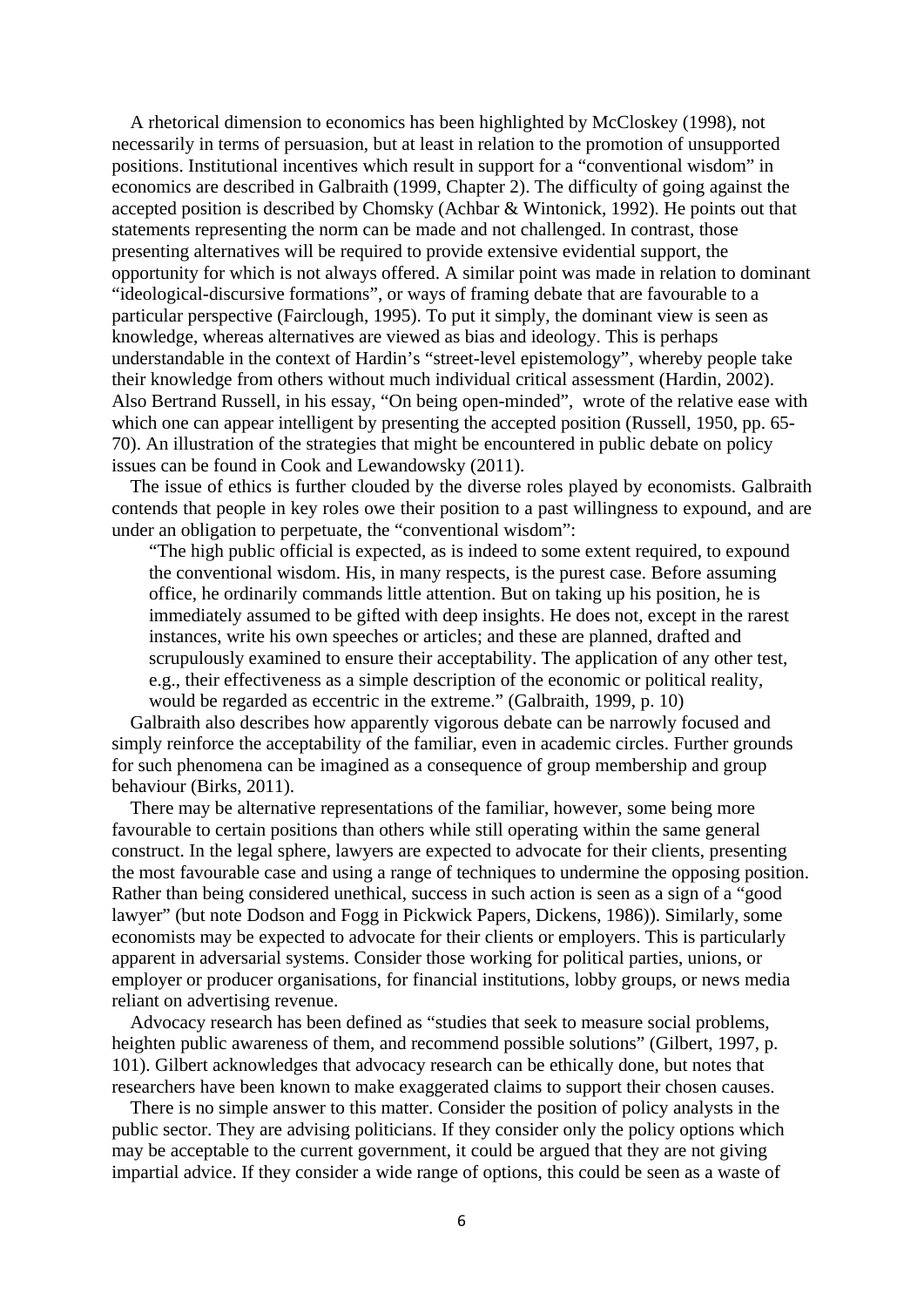resources, given that many will never be considered for implementation, or even as acting against the government of the day. This raises the very real possibility that different ethical principles should apply according to the position an economist holds?

These are just a few of the many ethical issues that could be raised by economists. In brief, they relate to the nature and limitations of theory and techniques in general, and economic theory and techniques in particular, recognising real world phenomena that shape decisions and outcomes and the various roles that economists may play within the institutional structure.

## **4. Conclusion**

A major concern about those who have confidence in economic theory and resulting policy solutions is that they have to have an underlying belief that there is an attainable system or structure under which a society can "work well". This belief may be a consequence of the central position of a theoretical "ideal". However, its persistence is hard to fathom, given the numerous examples in history and plausible illustrations in literature indicating the contrary.

Is it then ethical for academic economists to present the results of a theoretical exposition, or of an empirical analysis based on theory or models, as if they are representing the real world without further qualification? The discussion above suggests that it is more appropriate to consider pluralistic approaches and, moreover, there should be some acknowledgement of the reservations and qualifications associated with those approaches. Just as lawyers advocate for their clients, so too will economists in some positions be expected to act as advocates, arguing in support of particular positions or interests. They may then be subject to alternative ethical requirements, and the reality is that deliberation, public debate and news media coverage is influenced by these factors. This may be an important aspect of people's understanding, attitudes and behaviour. If so, it may be one of the aspects to consider when identifying reservations and qualifications to be raised in relation to economic analysis.

### **References**

- Achbar, M., & Wintonick, P. (Writer). (1992). Manufacturing Consent: Noam Chomsky and the Media.
- Birkland, T. A. (2011). *An introduction to the policy process: theories, concepts, and models of public policy making* (3rd ed.). Armonk, N.Y.: M.E. Sharpe.
- Birks, S. (2011). Economic theory: consistency and rhetoric? *Cambridge Realist Workshop*. Retrieved from <http://ssrn.com/abstract=1966688>
- Cobb, R. W., & Ross, M. H. (Eds.). (1997). *Cultural strategies of agenda denial: Avoidance, attack, and redefinition*. Lawrence: University Press of Kansas.
- Considine, M. (2005). *Making public policy: institutions, actors, strategies*. Cambridge: Polity Press.
- Cook, J., & Lewandowsky, S. (2011). The debunking handbook Available from <http://sks.to/debunk>
- Dickens, C. (1986). *The Pickwick papers*. Oxford: Clarendon Press.
- Dixit, A. K. (1996). *The making of economic policy: a transaction-cost politics perspective*. Cambridge, Mass: MIT Press.
- Fairclough, N. (1995). *Critical discourse analysis: the critical study of language*. London: Longman.
- Friedman, M. (1953). The methodology of positive economics. In M. Friedman (Ed.), *Essays in positive economics* (pp. 3-43). Chicago, Ill.: University of Chicago Press.
- Galbraith, J. K. (1999). *The affluent society* (New ed.). London: Penguin.
- Gilbert, N. (1997). Advocacy Research and Social Policy. *Crime and Justice, 22*, 101-148.